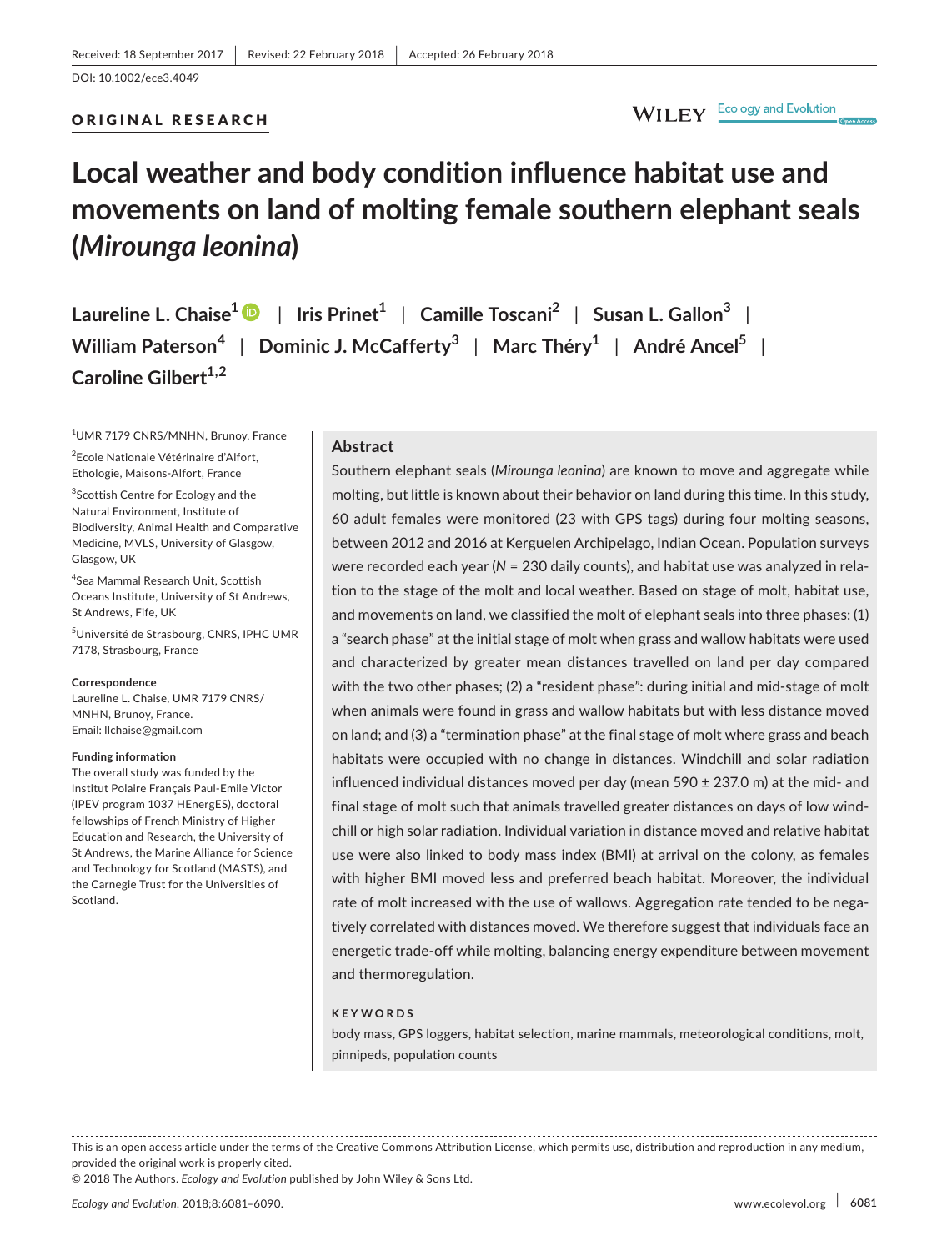## **1** | **INTRODUCTION**

Pinnipeds are highly adapted for an aquatic existence, but most species spend several weeks ashore each year for reproduction and molting (Le Boeuf & Laws, 1994; Williams & Worhty, 2002). Indeed, seasonal molting is characterized by hair renewal and results in an increase in haul-out frequency and duration (Ling, 1970). Molt duration varies among phocid seals as some species (e.g., elephant seals and monk seals) experience a "catastrophic" molt, replacing not only their hair but also the top layer of their epidermis (Parsons, Bauer, McCafferty, Simmonds, & Wright, 2013; Yochem & Stewart, 2009). Furthermore, these species are known to fast during the molt when ashore for several weeks (Kenyon & Rice, 1959; Ling, 1968).

Molting is a highly energy demanding phase as adult female elephant seals experience on average a mass loss of 5 kg/day (Boyd, Arnbom, & Fedak, 1993; Carlini, Marquez, Daneri, & Poljak, 1999; Hindell, Slip, & Burton, 1994). As they are fasting on land, elephant seals rely on their body reserves in the form of blubber (Boyd et al., 1993; Liwanag, Berta, Costa, Budge, & Williams, 2012; Worthy, Morris, Costa, & Le Boeuf, 1992). Moreover, blubber also has an important role as insulation against cold (White & Odell, 1971; Whittow, 1987). Molting elephant seals are exposed to different environmental constraints in the colony, resulting in heat exchange with their surroundings (Hind & Gurney, 1998; Schmidt-Nielsen, 1997). In particular, when seals haul-out, they use thermal windows on their trunk and flippers to dissipate heat (i.e., heat dissipation; Mauck, Bilgmann, Jones, Eysel, & Dehnhardt, 2003). During the molt, increased perfusion of peripheral tissues promotes hair growth and renewal of the epidermis (Ashwell-Erickson, Fay, Elsner, & Wartzok, 1986). This vasodilation bypasses the insulating blubber layer, increasing heat loss. Paterson et al. (2012) showed that heat losses of harbor seals vary when hauled out and reach a maximum corresponding to the peak stage of the molt. In order to facilitate rapid hair growth, elephant seals must maintain a relatively high peripheral temperature through perfusion of the skin surface and avoid vasoconstriction in response to environmental conditions. However, physiological mechanisms (such as vasomotor control of heat flow across the skin) can be supported by behavioral strategies to maintain thermal equilibrium (Heath, McGinnis, & Alcorn, 1976; White & Odell, 1971). Any energy-saving strategy used to minimize heat loss during molting would reduce the depletion of energy reserves in blubber, with possible fitness consequences. Indeed, previous studies on pinnipeds have shown that reproductive success is linked with higher body mass or better body condition in females (South African fur seals *Arctocephalus pusillus:* Guinet, Roux, Bonnet, & Mison, 1998; northern elephant seal *Mirounga angustirostris*: Crocker, Williams, Costa, & Le Boeuf, 2001).

Thermoregulatory behaviors of seals while hauled-out mostly involve heat dissipation (sand flipping, migration to/from the sea) in warm weather in temperate regions or in the tropics (Hawaiian monk seal *Monachus schauinslandi*: Whittow, 1987; northern elephant seal: White & Odell, 1971; Codde, Allen, Houser, & Crocker,

2016; gray seal *Halichoerus grypus*: Redman, Pomeroy, & Twiss, 2001). In phocids, some studies found a correlation between local weather conditions and haul-out behavior in polar or temperate environments (harbor seal *Phoca vitulina*: Pauli & Terhune, 1987; Watts, 1992; Grellier, Thompson, & Corpe, 1996). Mainly solar radiation, air temperature, and wind speed influenced haul-out numbers, while in other studies, there was no consistent effect of meteorological parameters. In elephant seals, behavior on land and physical activity was linked to weather conditions (northern elephant seal: Norris, Houser, & Crocker, 2010; southern elephant seal *Mirounga leonina*: Cruwys & Davis, 1994, 1995). In general, during the molt, elephant seals often aggregate in wallows (mud pools), when the nature of the colony's substrate allows their formation (Boyd et al., 1993; Carlini et al., 1999). Boyd et al. (1993) described the molt in two phases, with a "wallow phase" while elephant seals lose their old fur and skin, and a "shore phase" closer to the sea, when individuals have lost their old skin and are renewing their hair. However, movement patterns, distances travelled, and habitat use on land during the molt have not yet been extensively studied in this species.

The aim of this study was to investigate how the behavior of southern elephant seals on land may be driven by molt stage, environmental conditions, and body reserves at their arrival on land. Specifically, we hypothesize that movements and habitat selection are influenced by stage of molt and local weather at a group and individual level, and by body condition (i.e., BMI: body mass index) at an individual level. We propose that different types of habitat (based on substrate type: grass, wallows, beach) offer different thermal or physical properties and therefore influence habitat use. In particular, we expect that for elephant seals, the peak of the molt would be characterized by the use of wallows and limited movement. In comparison, we hypothesize greater movements when weather is poor or for individuals with lower BMI.

## **2** | **MATERIALS AND METHODS**

#### **2.1** | **Study site**

Data were collected during the molting season of adult females (Figure 1) from end of December to early March (Table 1) in 2012, 2014, 2015, and 2016 in the colony of Pointe Suzanne (49°26′S 70°26′E, Figure 2a) of Kerguelen Archipelago (French Southern and Antarctic Lands).

The site is composed of a coast of stones (basalt; Nicolaysen, Frey, Hodges, Weis, & Giret, 2000), sometimes covered with seaweeds (*Durvillaea antarctica*; Lawrence, 1986), overhung by hills of grass (mainly endemic *Azorella selago* and *Acaena magellanica*, with invasive *Taraxacum officinale*; Chapuis, Frenot, & Lebouvier, 2004) where wallows (mud pools without vegetation) are formed from seal aggregations. We divided the study site into three habitats based on substrate type: "beach," "grass," and "wallows." Based on the hypothesis that wallows are a specific habitat for molting, habitats "grass" and "beach" were grouped together to distinguish between "wallow" and "nonwallow" habitats for further analysis of habitat use.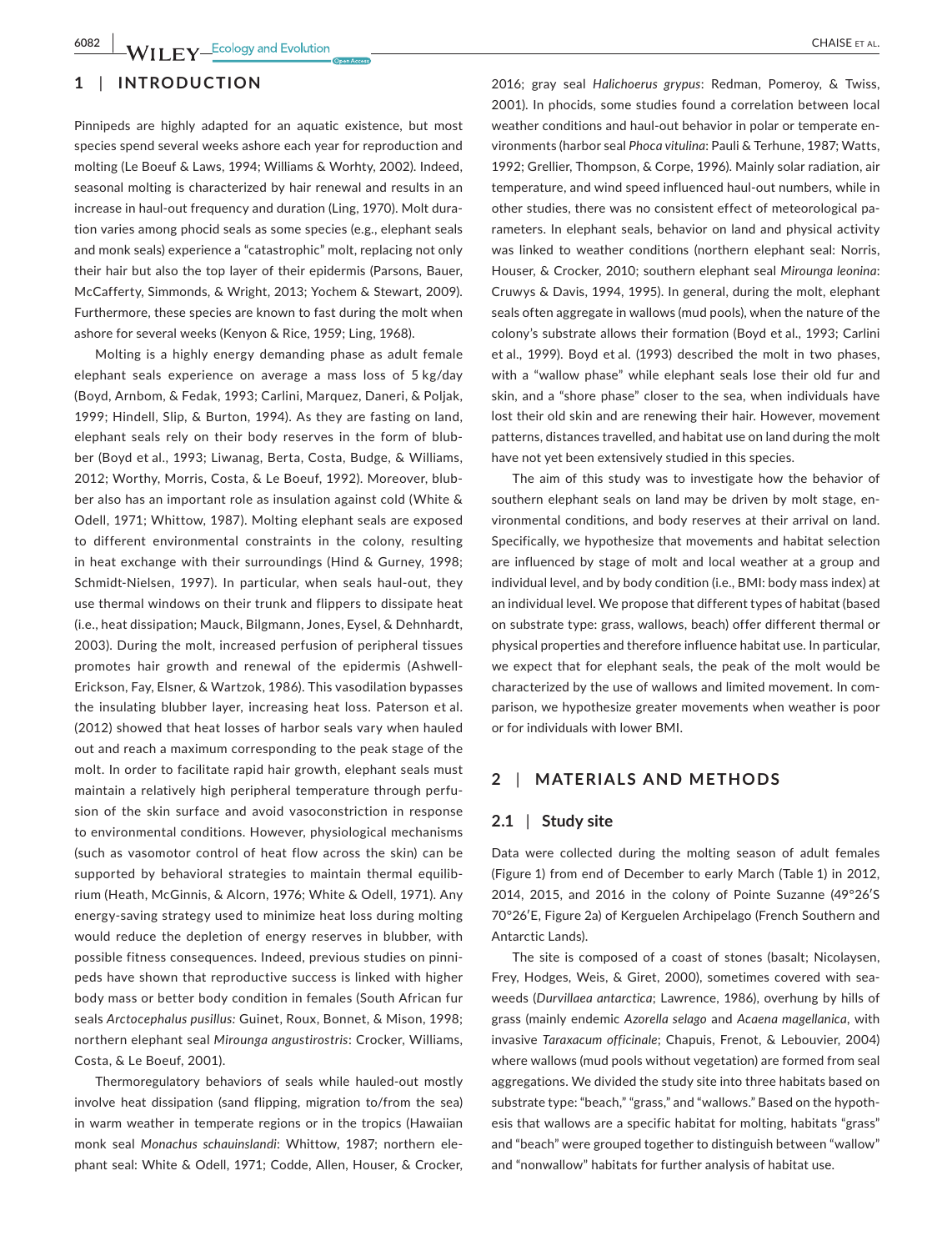

FIGURE 1 Aggregation of molting female southern elephant seals (*Mirounga leonina*) in a wallow

## **2.2** | **Population surveys**

To study habitat use of females during the molt, two line transects on "nonwallow" habitats (136  $\times$  10 m; T1: on habitat "grass" and T2: on habitat "beach") and one quadrat Q on "wallows" (200 × 200 m, Figure 2b) were selected and scanned daily (Table 1). During each scan, the total number of adult female elephant seals present was recorded, along with their molt stage assessed by the percentage (± 10%) of old hair surface shed (0%: no old hair shed to 100%: all old hair shed). We defined three stages of molt: "initial stage" (0-40% of old hair shed; still largely covered with old hair), "mid-stage" (50– 80%; mainly bare skin exposed to air with old hair shed but new hair still ungrown), and "final stage" (90–100%; new hair growing).

From 2014, a second quadrat Q' was added (500  $\times$  500 m) which included all three habitats (Figure 2b) to count the number of elephant seals present daily on each habitat type (Table 1) and allowed the density of female elephant seals to be monitored in detail during the molt. We thereby defined a molt season into three categories (see Results below): early season (increasing number of individuals on the colony), peak of the season (maximal number of individuals on the colony), and late season (decreasing number of individuals on the colony).

Meteorological variables including air temperature (°C), relative humidity (%), wind speed (m/s), and solar radiation (W/m<sup>2</sup>) were measured at the start of each transect and quadrat with handheld devices (Kestrel 3000 Pocket Weather Meter; pyranometer SKS111, Skye Instruments Ltd, Llandrindod Wells, UK).

## **2.3** | **Individual data collection**

Females were captured (Table 1) and anaesthetized (Chaise et al., 2017; McMahon, Burton, Slip, McLean, & Bester, 2000) on the colony at initial stage of molt. They were recaptured at the final stage of molt, when all old hair was shed.

Females were identified, weighed (body mass; HST Mini-Weigher; 0–1000 kg ± 0.5 kg; HST Scales UK Ltd, Milton Keynes, UK), and measured (nose-tail length  $\pm$  1 cm; 5 m tape measure) at capture and recapture to calculate initial (BMIi) and final (BMIf) body mass index (BMI = body mass (kg)/body length<sup>2</sup> (m)) and body mass loss (kg/day). Animals were equipped with VHF transmitters (Series MM300 Marine Mammal Headmount; model MM340B; 7.1 × 3.5 × 2.1 cm; 92 g; ATS Advanced Telemetry Systems, Isanti, MN, USA) to find them. Stage of molt (%), habitat use, aggregation behavior (when at least two elephant seals have physical contact), and GPS coordinates (handheld GPS eTrex® 30; Garmin, Nanterre, France) were also recorded. From these observations, we calculated molt rate (%/day) as the percentage of old hair surface shed per day between first capture and first observation at 100% of old hair shed, rate of habitat use (number of observations on one habitat/total number of observations), and aggregation rate (number of observations in aggregation/total number of observations) per individual.

GPS loggers (CatLog/CatTrack1®;  $4.7 \times 3.0 \times 1.3$  cm; 21 g; accuracy ± 5–10 m; Catnip Technologies, Larnaca, Cyprus) were fixed on the head with epoxy bicomposed glue (Araldite®; Hindell, Burton, & Slip, 1991; Boyd & Arnbom, 1991) to record movements on land (Table 1).

An automatic weather station (MiniMet, Skye Instruments Ltd, Figure 2b) recorded air temperature (°C), relative humidity (%), wind speed (m/s), solar radiation (Wm<sup>-2</sup>), and precipitation (mm) every 30 min.

## **2.4** | **GPS locations**

CatTracks were set up to record latitude and longitude every 30 min. Distance travelled (m) and speed (m/h) were calculated from GPS coordinates and time (GMT) of recorded positions. Mean distances per day were calculated excluding data from the day of capture and the day of recapture, to remove bias from anesthesia and capture.

TABLE 1 Dates when counts were undertaken and the number of female elephant seals equipped with GPS loggers, along with the mean number of days of observation

|                                        | <b>Transects</b> | Quadrats<br>(days) |    | Good<br>weather | <b>Bad weather</b> | <b>Females captured</b> | Observation     |
|----------------------------------------|------------------|--------------------|----|-----------------|--------------------|-------------------------|-----------------|
| Date                                   | (days)           | Q                  | Q' | (days)          | (days)             | [equipped with GPS]     | (days)          |
| 9 January to 23 February 2012          | 30               | 14                 |    |                 |                    | 15[7]                   | $5.87 \pm 3.31$ |
| 23 December 2013 to 3 March<br>2014    | 40               | 33                 | 16 | 5               |                    | 26[11]                  | $5.04 \pm 2.97$ |
| 24 December 2014 to 14 January<br>2015 | 11               | 12                 | 11 | 8               | 2                  | 7[2]                    | $1.29 \pm 0.49$ |
| 23 January to 26 February 2016         | 18               | 18                 | 18 | 5               | 9                  | 12[3]                   | $4.5 \pm 1.57$  |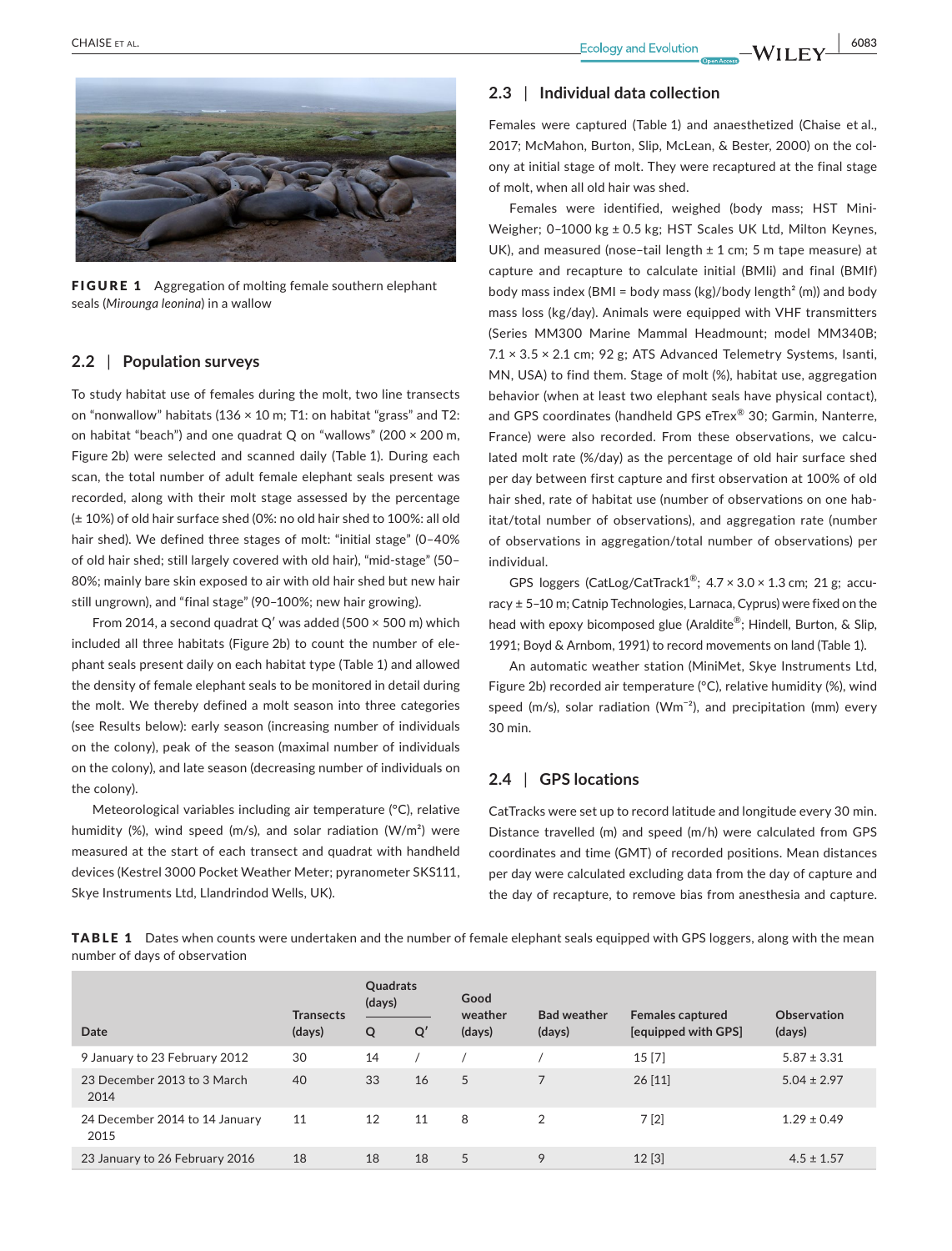



FIGURE 2 Location of Pointe Suzanne and Pointe Morne in eastern Kerguelen (a) and topography of the study site (b) with contours (m) in dotted gray lines and position of the automatic weather station (cross). Transects T1 (grass, full line) and T2 (beach, dotted line) are in the northern coast (b). Quadrats Q (wallows, full square) and Q′ (3 habitats, dotted square) are in the southern coast (b)

We used a frequency distribution of calculated speeds to select GPS reliable measures and exclude outlier positions (Ropert-Coudert, Kato, Grémillet, & Crenner, 2012). For approximately 98.2% of recorded measures, speed was < 300 m/h. From our data, we hence considered that an elephant seal usually does not move on land at a speed higher than 300 m/h. However, based on minimum swimming speed recorded (southern elephant seals: Hindell, Lea, Morrice, & McMahon, 2000; northern elephant seals: Davis, Fuiman, Williams, & Le Boeuf, 2001), we considered that points with speed > 1000 m/h could possibly correspond to movements at sea. Therefore, measures when speed was > 300 m/h and < 1000 m/h were considered to be due to position errors (i.e., 1.1% of data). Moreover, for movements with speed > 1000 m/h, GPS coordinates of departure and arrival were mapped (ArcGIS<sup>®</sup> 10, ESRI) to check whether the track was associated with travel at sea. Hence, 0.7% of tracks were considered to be at sea movements and 98.2% of data were considered to be land movements.

#### **2.5** | **Weather data analysis**

Given that weather data comprised multiple potentially colinear variables, we used a centered-scale principal component analysis (PCA), to account for variation in meteorological parameters (air temperature, relative humidity, solar radiation, and wind speed). To examine population differences in habitat use, we used meteorological data from Q′ counts (*N* = 36, Q′ counts with complete meteorological records). The first component (PC1) accounted for 45% of the variation and the second component (PC2) accounted for 31% of the variation. We retained "day" as a coordinate on the first two axes of the PCA. PC1 received a major positive loading from solar radiation

and a major negative loading from relative humidity. PC2 received a major positive loading from air temperature and a major negative loading from wind speed (Supporting Information). The components were then transformed to binary factors, corresponding to a weather index, based on their respective median values. We distinguished days of "bad weather" (for days with components value < components median value; high relative humidity, low solar radiation, low air temperature, and high wind speed) from days of "good weather" (for days with components value > components median value; low relative humidity, high solar radiation, high air temperature, and low wind speed).

To examine individual differences in distance moved during the molt, we selected meteorological parameters from the automatic weather station (air temperature, relative humidity, wind speed, solar radiation, and precipitation). The windchill index was calculated from the following equation, where windchill index =  $13.12 + 0.6215$  Ta +  $(0.3965$  Ta -  $11.37) \times$  Wind<sup>0.16</sup>, for Ta < 10°C and Wind > 4.8 km/h (Environment and Climate Change Canada, Government of Canada; NOAA's National Weather Service, USA). Relative humidity and precipitation were positively correlated (nonparametric Spearman's rank correlation: *r* = .52, *S* = 16,614, *p* < .0001), and solar radiation was negatively correlated to both relative humidity and precipitation (nonparametric Spearman's rank correlation: *r* = −.50, *S* = 51,164, *p* < .0001; *r* = −.50, *S* = 51,477, *p* < .0001). To analyze variation in individual distance moved, we therefore chose windchill (i.e., the perceived decrease in air temperature felt by an endothermic organism when exposed to wind) and solar radiation (strongly influencing heat gain; Schmidt-Nielsen, 1997) as the most important explanatory weather variables in a cold environment.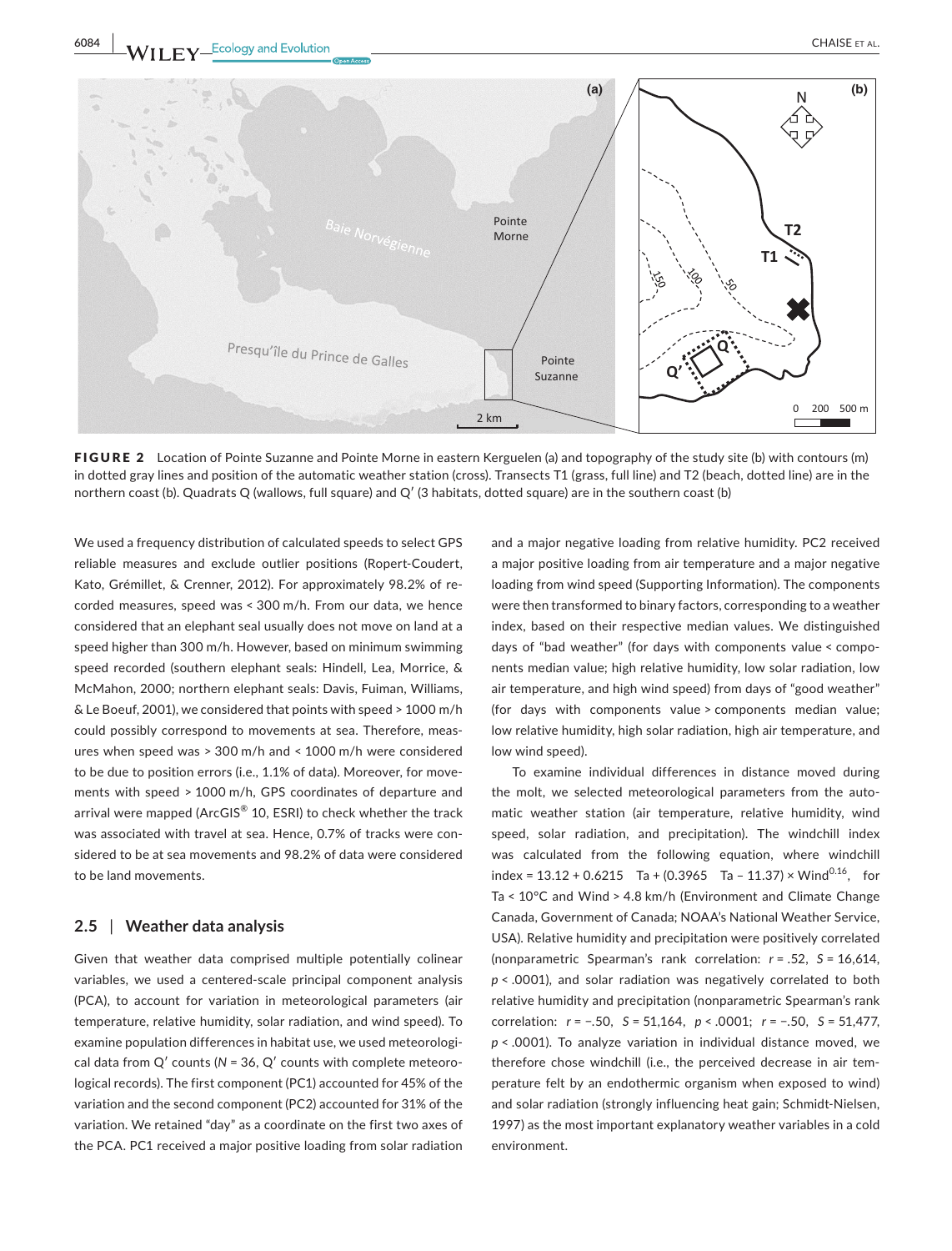

FIGURE 3 Mean number of female southern elephant seals per habitat during the molting season (data from Q′ counts, from 2014 to 2016)

#### **2.6** | **Statistical analysis**

Generalized linear mixed models (GLMMs) were used to analyze density of elephant seals per habitat type, in relation to molt season and weather index as fixed effects, with date and year as random effects (*N* = 90). Models were fitted with a binomial distribution, appropriate for two by two comparisons. As GPS data were repeated measures on the same individual, a second set of GLMMs was used to analyze individual distances moved per day, with explanatory variables of molt stage, windchill, and solar radiation as fixed effects, with date, year, and individual identity as random effects (N = 148). In this case, models were fitted with a Poisson distribution, appropriate for count data. Final GLMMs were selected based on the lowest AIC value criteria.

Results were expressed as mean ± standard deviation, unless otherwise specified, and median with interquartile range (i.e., median [quartiles  $Q_1$ ;  $Q_2$ ]). All statistical analyses were performed with R statistical software (The R Development Core Team, version 3.3.2; RStudio Inc., version 1.0.44).

## **3** | **RESULTS**

#### **3.1** | **Density and habitat selection of elephant seals**

Counts of elephant seals in the quadrat Q′ revealed that density was on average of  $968 \pm 463.0$  seals/km<sup>2</sup> (median [interquartile range]: 960 [610; 1180]; *N* = 45 daily counts). Fieldwork dates, and hence, Q′ counts dates, in 2015, were not concomitant with Q′ counts dates in 2014 and 2016 (Table 1). Hence, we analyzed variation in density with time in 2015 separately from other years. In 2015, density increased from 656 seals/km² to 1600 seals/km² between 25 December and 11 January (nonparametric Spearman's rank correlation: *N* = 11, *r* = .88, *p* = .0006). In 2014 and 2016, density decreased from 2224 to 228 seals/km² between 23 January and 28 February (nonparametric Spearman's rank correlation: *N* = 36, *r* = −.70,

 **CHAISE** ET AL. **1999 6085** 

*p* < .0001). Therefore, based on our observations, we defined early molting season from end of December to mid-January (25 December to 11 January), the peak of the molting season between mid-January and early February (23 January to 1 February) and late molting season from mid to end of February (11 February to 28 February).

Counts of elephant seals in the quadrat Q′ allowed us to compare density between different habitat types. In quadrat Q′, use of wallow and nonwallow habitats varied depending on the season. In wallows, there were more seals during the early season (estimate  $\pm$  *SD* = 2.34  $\pm$  0.57, *z* = 4.133, *p* < .0001) and during the peak of the season (estimate ± *SD* = 2.53 ± 0.34, *z* = 7.516, *p* < .0001; Figure 3) than in the late season. For nonwallow habitats, elephant seals were observed more on grass during the early season (estimate ± *SD* = −5.25 ± 1.78, *z* = −2.954, *p* = .0003) and the peak of the season (estimate ± *SD* = −5.45 ± 1.13, *z* = 4.827, *p* < .0001), while they were observed more on the beach during the late season (Figure 3).

Habitat use also varied depending on the molt process. We compared stages of molt of elephant seals observed on grass, beach, and wallows (transects T1, T2 and quadrat Q). We observed more seals at initial and mid-stage of their molt in wallows compared to nonwallow habitats, and more seals at the final stage of molt in nonwallows compared to wallows (nonparametric Kolmogorov–Smirnov test: grass: *D* = 0.59, *p* < .0001; beach: *D* = 0.65, *p* < .0001). We also found a difference in the distribution of seals with different molt stages between grass and beach (nonparametric Kolmogorov–Smirnov test: *D* = 0.057, *p* = .0002). The majority of seals at the final stage of their molt were on both nonwallow habitats; however, seals at initial or mid-stage of their molt were observed more on grass than on beach habitat (Figure 4).

Variation in habitat use (density per habitat in Q′) was influenced by weather and the molt season (early, peak, and late). There was no relationship between wallow selection and weather index (estimate ± *SD* = 0.03 ± 0.58, *z* = −0.05, *p* = .96). In contrast, nonwallow habitat selection was related to weather index (Figure 5). The model indicated that elephant seals were relatively more abundant on grass during "good weather" days and more abundant on beach habitat during "bad weather" days (estimate  $\pm$  SD = 2.00  $\pm$  0.94, *z* = 2.124, *p* = .03). The model that best explained nonwallow habitat selection retained weather index and the molt season as explanatory variables. This indicated that elephant seals tended to select grass over beach during "good weather" days in the early season (estimate ± *SD* = 2.73 ± 1.52, z = 1.79, *p* = .07). The model estimated that grass was selected in early season (estimate ± *SD* = 3.74 ± 1.85,  $z = 2.03$ ,  $p = .04$ ) and during the peak of the season (estimate ± *SD* = 3.93 ± 1.19, *z* = 3.30, *p* = .001) and beach was selected during the late season with no influence of weather (Figure 5).

#### **3.2** | **Movements during the molt**

While molting, females occupied both northern and southern coasts of Pointe Suzanne and showed individual differences in movement patterns. Based on movement speed and topography of the study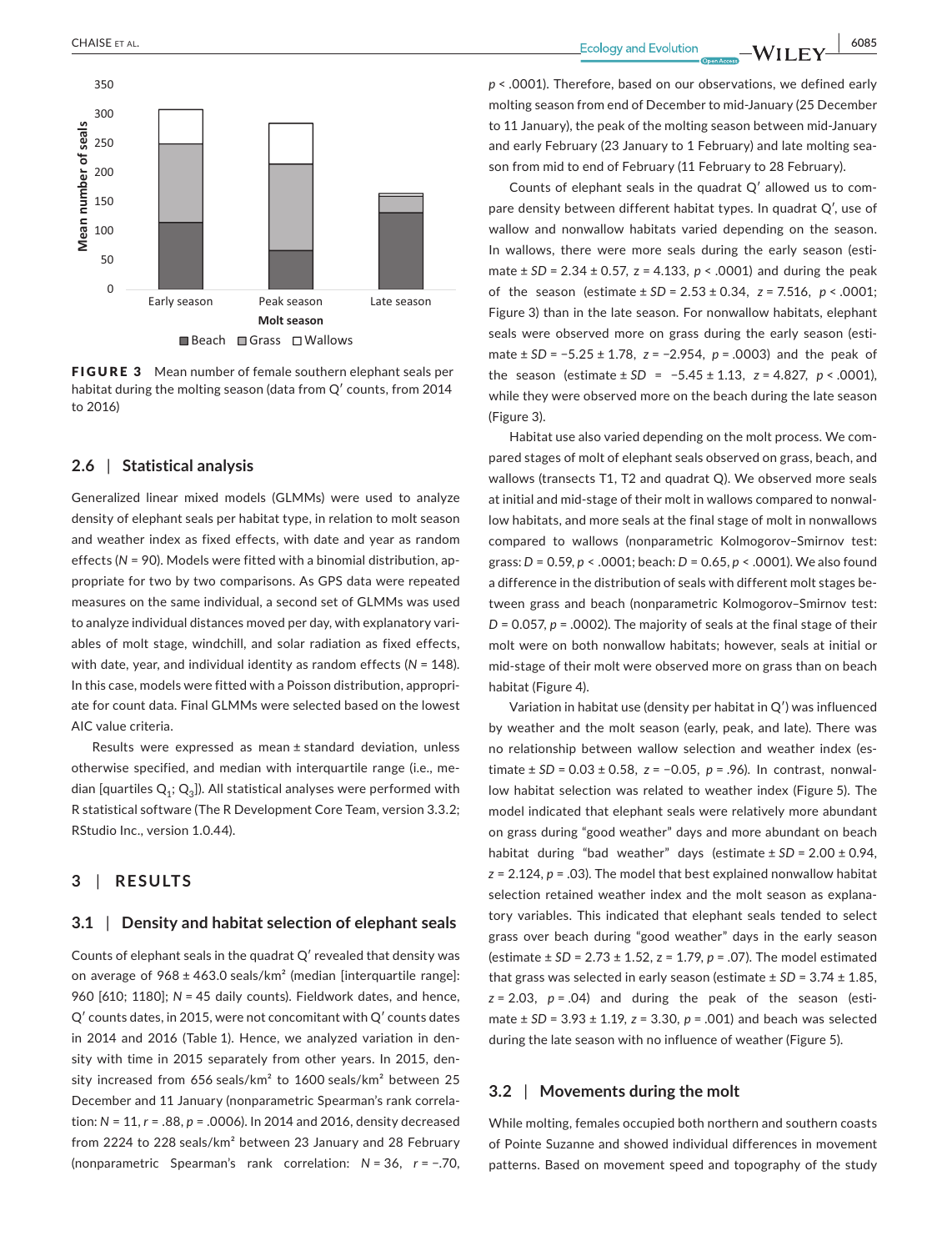

FIGURE 4 Positions and habitat use of molting female southern elephant seals from visual observations (60 individuals tracked for 3–20 days in 2012, 2014–16)

site, we observed that some females stayed in the same restricted area, while others travelled further on land or at sea. In particular, movements at sea were detected for two females in 2012 and 2014 that travelled to Pointe Morne (49°22′S/70°26′E; Figure 2a). They made this return trip of 5000 m at the initial stage (10–40%) and at the final stage of their molt (90–100%) and stayed for several hours (at the initial stage of molt) to three days (at the final stage of molt) at Pointe Morne before returning to Pointe Suzanne to complete the molt. Supposed movements at sea (i.e., movements with speed > 1000 m/h, for GPS locations on the coast) accounted for 0.7% of all movements (*N* = 9 individuals). In order to compare interindividual distances per day with environmental factors that took place on land, we chose to take into account movements on land only for further analyses.

Distances moved by female elephant seals on land averaged 590 ± 237.0 m/day (range 362–1406 m/day; median [interquartile range]: 570 [402; 683]), and there were differences between individuals (nonparametric Kruskal–Wallis rank-sum test:  $\chi^2$  = 58.17, *df* = 22, *p* = < .0001; Figure 6).

The distance moved by females on land was found to be related to molt stage and weather. Indeed, distances moved per day at mid-stage (estimate ± *SD* = −0.90 ± 0.14, *z* = −6.63, *p* < .0001) or final stage of molt (estimate ± *SD* = −1.45 ± 0.14, *z* = 10.10,



FIGURE 5 Distribution of female southern elephant seals on nonwallow habitats on "good weather" (a) and "bad weather" (b) days, depending on molt season (data from Q′ counts, from 2014 to 2016)

*p* < .0001) were lower compared to the initial stage. There was no overall effect of solar radiation on individual distances moved (estimate ± *SD* = 0.0002 ± 0.0009, *z* = 0.192, *p* = .85). However, distance moved was greater when windchill was low (estimate ± *SD* = −0.25 ± 0.05, *z* = −5.12, *p* < .0001). The model that best explained variation in distances moved during the molt retained both molt stage and meteorological conditions. This indicated that individual distances per day increased when windchill was low, only at mid-stage (estimate ± *SD* = 0.12 ± 0.02, z = 5.53, *p* < .0001) or final stage of molt (estimate ± *SD* = 0.20 ± 0.03, *z* = 7.95, *p* < .0001). The model also showed a significant but weak effect of solar radiation on distances depending on molt stage: distances per day at the final stage increased when solar radiation was high (estimate ± *SD* = 0.0007 ± 0.0003, *z* = 2.55, *p* = .01).

We found no correlation between distance moved by females per day with body mass loss (kg/day) during the molt (nonparametric Spearman's rank correlation: *N* = 19, *r* = −.04, *p* = .88). Mean distances moved tended to be negatively correlated with initial mass at capture but this was nonsignificant (nonparametric Spearman's rank correlation: *N* = 22, *r* = −.40, *p* = .07). However, there was a negative correlation between individual distances moved and BMIi (nonparametric Spearman's rank correlation: *N* = 22, *r* = −.59, *p* = .05). We also observed a negative correlation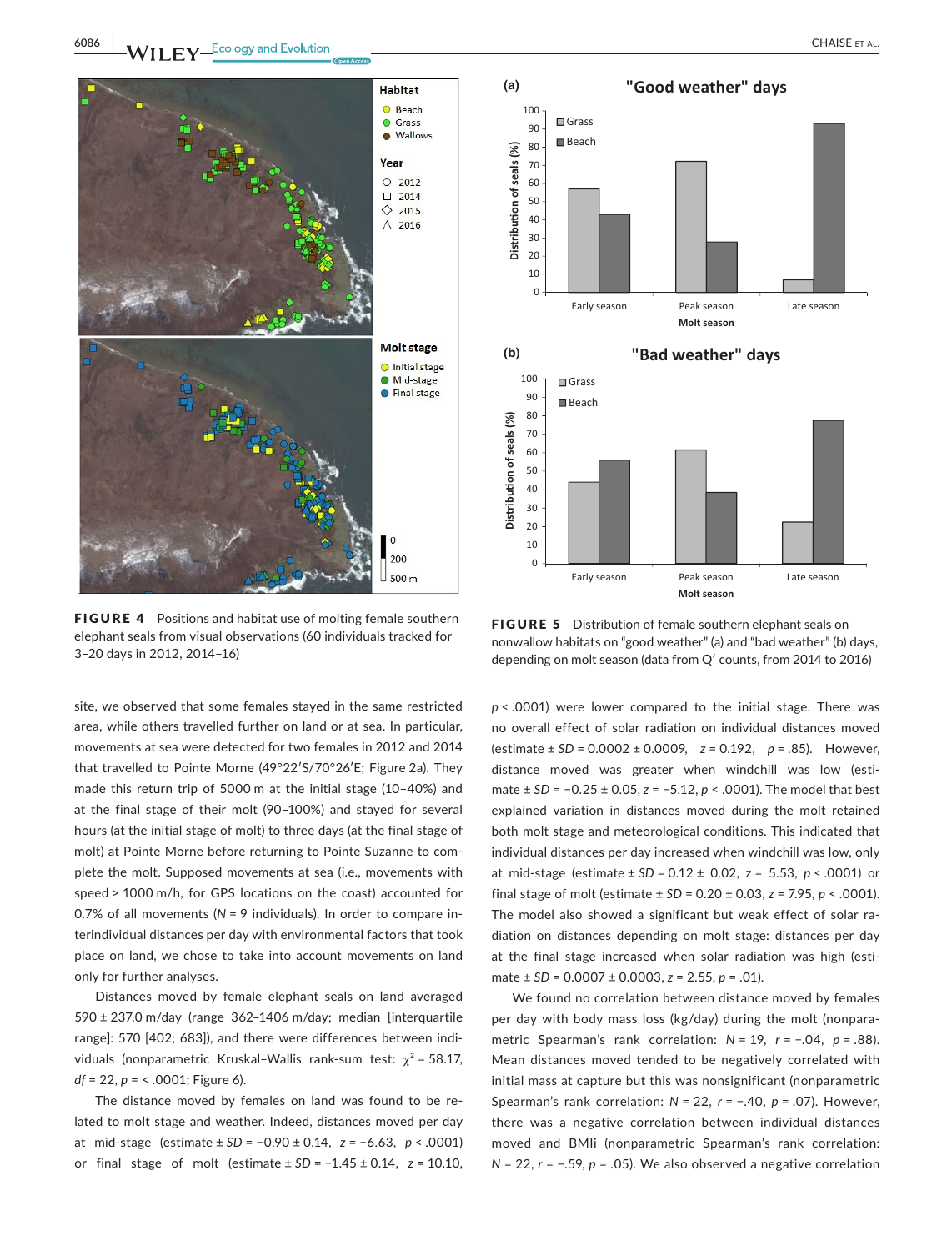

**Identification number**

FIGURE 6 Distances moved by female southern elephant seals on land (m/day) in 2012 and 2014-16 during 6.5 ± 2.75 days

between BMIi and the frequency of use of grass habitats (nonparametric Spearman's rank correlation: *N* = 41, *r* = −.45, *p* = .003), the opposite effect with the frequency of beach use (nonparametric Spearman's rank correlation: *N* = 41, *r* = .34, *p* = .03), and no correlation was found with the frequency of wallow use (nonparametric Spearman's rank correlation: *N* = 41, *r* = .04, *p* = .80). A positive correlation was found between molt rate and frequency of wallow use (nonparametric Spearman's rank correlation: *N* = 39, *r* = .48, *p* = .002), the opposite effect with the frequency of beach use (nonparametric Spearman's rank correlation: *N* = 39, *r* = −.41, *p* = .01), and no correlation with the frequency of grass use (nonparametric Spearman's rank correlation: *N* = 39, *r* = .006, *p* = .97). Aggregation rate (%) tended to be negatively correlated with mean distances moved per day on land (nonparametric Spearman's rank correlation: *N* = 17, *r* = −.45, *p* = .07).

## **4** | **DISCUSSION**

## **4.1** | **Habitat selection and movements during the molt**

The selection of wallows by females during initial and mid-stage of molt, independent of local weather conditions, suggests that wallow use is strongly linked to the molting process, as previously noted (Boyd et al., 1993; Laws, 1956). During initial and mid-stages of the molt, elephant seals are most prone to heat loss due to blood perfused bare skin exposed to ambient air (Paterson et al., 2012). We found a positive correlation between the rate of molt and the use of wallows. Individuals seen more often in wallows shed skin/fur more rapidly each day. We suggest two hypotheses to explain the apparent advantage of molting in wallows. Firstly, individuals would have an accelerated loss of old skin and hair due to the mechanical action of body scratching, as elephant seals move against each other in the middle of aggregations (Cruwys & Davis, 1995; Laws, 1956). Secondly, we suggest that wallows where seals closely aggregate would offer a favorable microclimate when exposed to solar radiation. Indeed, temperature measurements indicate that wallows are 4.5°C warmer than air (Chaise et al., in preparation) . This microclimate in a cold sub-Antarctic climate is favorable to molting: Firstly, because it minimizes heat loss (i.e., energy savings by local microclimate warming; Gilbert et al., 2010) and secondly it may allow the skin to reach an optimal temperature for epidermal cell growth (Feltz & Fay, 1966). Further analyses may confirm these hypotheses (Chaise et al., in preparation). We showed that wallow use was not influenced by weather conditions. This could be due to the fact that wallows represent an optimum but limited resource (Setsaas, Bester, Van Niekerk, Roux, & Hofmeyr, 2008), perhaps due to the topography of the colony site. Hence, skin removal would be the primary driver for wallow use and the thermal advantage of aggregation would be a secondary consequence of this habitat selection.

The two approaches used in our study, animal density counts per habitat and individual molt stage observations along transects, show that the visible molt process may be described in three phases, linked to different habitats. At the initial stage of molt, there appears to be a "search phase" for appropriate wallows to molt, which results in an increase in movements, as found in our study. Hence, at initial and mid-stages of molt (i.e., early season and peak season), wallows and grass are preferentially used. At the final molting stage (i.e., late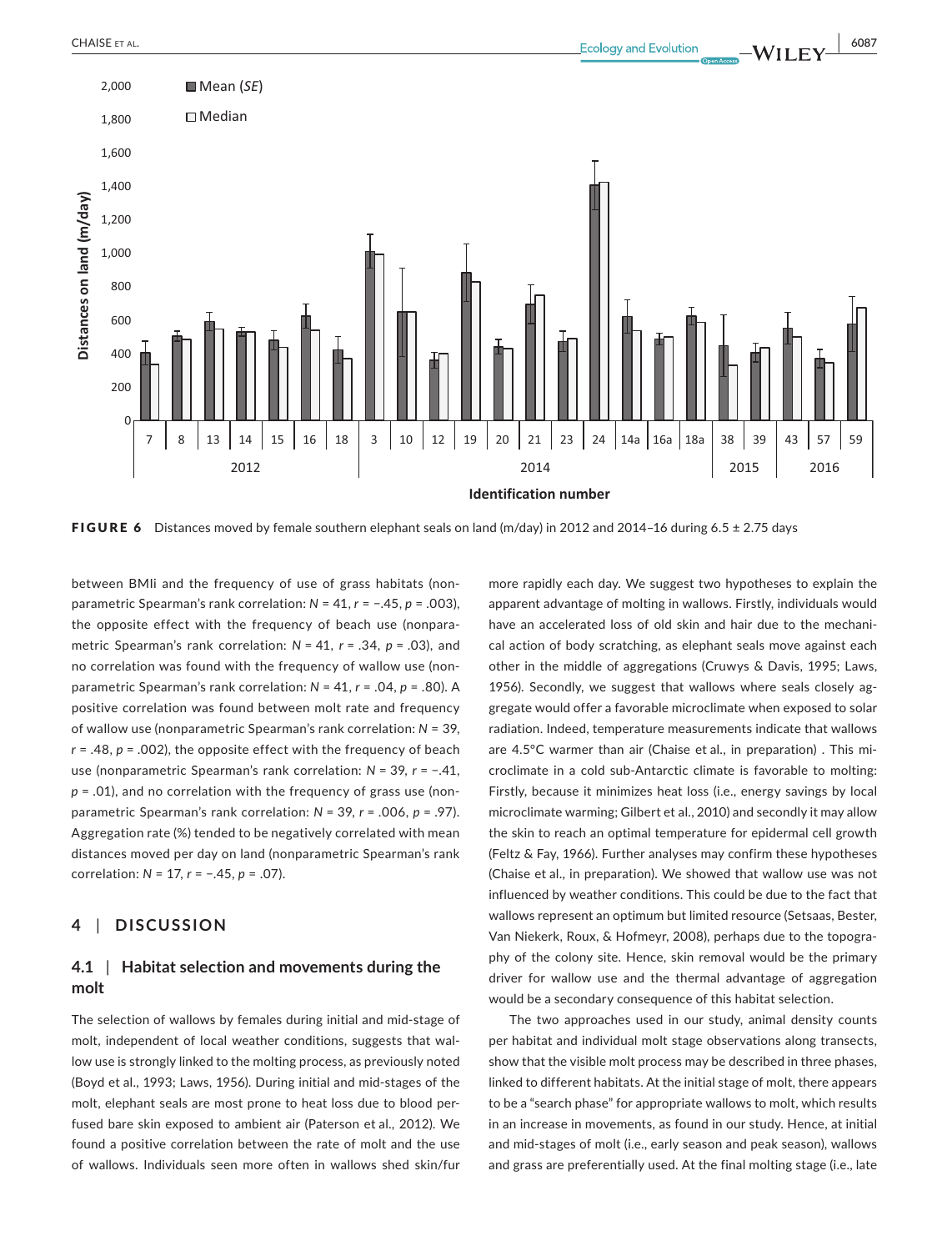**6088 WII FY** Ecology and Evolution <u>CHAISE ET AL.</u>

molting season with fewer individuals on the colony), individuals were found mainly on the beach and on grass. We suggest that grass is a transition habitat, while seals migrate from beach sites to wallows after their arrival on land and migrate from wallows to beach at the final stage of their molt. We could also suppose that tidal cycles may affect the availability of beach habitat. Further study on movements of elephant seals linked to the variations of the foreshore area during the molt could explore this relationship. Movements were reduced during the mid and final stages of the molt. A decrease in physical activity (i.e., movements) during the main part of the molt would result in energy savings.

Our study is the first to investigate fine-scale movements of female elephant seals while molting. We showed that distance covered is around 362–1406 m/day. Therefore, elephant seals move more while molting on land than previously thought (Boyd et al., 1993; Laws, 1956). Moreover, we recorded individuals going to sea in 2012 and 2014. These movements occurred at the initial and final stages of their molt and more than 24 h after the day of capture. Our results suggest a more variable pattern of behavior of elephant seals while molting than previously described (Boyd et al., 1993; Setsaas et al., 2008).

#### **4.2** | **Influence of weather conditions**

Weather conditions influenced habitat selection for nonwallow habitats (grass and beach). Several studies have described seals entering water during hot days in order to cool while on land, mainly during the breeding season (Codde et al., 2016; White & Odell, 1971; Whittow, 1987). In contrast, our results suggest that, during the molt, seals select grass over beach during "good weather" days. This difference could be due to the fact that the humid surface of the grass represented a cooler environment during warm and sunny days compared to the rocky shore (Chaise et al., in preparation). Moreover, habitat selection of elephant seals may be linked to haul-out topography. Indeed, Cruwys and Davis (1994) described that only wallows which offered wind protection were selected by elephant seals. At the Pointe Suzanne study site, grass habitat is situated on hills, separated from beach by a few metres of steep gradient (cliff). Therefore, beach selection during "bad weather" days may depend on beach orientation and wind direction (Laws, 1956): Beach could offer a better shelter than the exposed grass surface. Further studies could confirm these findings. The selection of grass during the peak of the season, at mid-stage of molt, could be related to access to wallows. The selection of beach in late season at the final stage of molt is likely due to their imminent departure to sea (Boyd et al., 1993) or a need to access sea water to drink (Redman et al., 2001).

Our results may suggest that molting elephant seals increased their movements in response to temperature sensation (i.e., windchill), in order to change habitat, as different habitats (topography, substrate) offer different thermal environments (Cruwys & Davis, 1995; Twiss et al., 2002), or to join an aggregation if they were not aggregated before (Cruwys & Davis, 1994). Indeed, we also found a tendency for elephant seals to decrease their distances moved per day when they were aggregated in groups. Our model also estimated

an increase in individual distances moved each day when solar radiation was high at the final stage of molt. Despite effects of windchill, high solar radiation may therefore have influenced thermal comfort of elephant seals, leading animals to seek water for thermoregulation (Codde et al., 2016; Cruwys & Davis, 1995; White & Odell, 1971). The fact that distances moved on land were influenced by weather conditions only for elephant seals at mid- to final stages of their molt may be due to the fact that location of suitable habitat for molting may have dominated movement patterns, rather than weather constraints. Alternatively, an overall decrease in insulation from the loss of old fur and decrease in blubber thickness may have made animals more sensitive to weather variations (White & Odell, 1971; Worthy et al., 1992).

### **4.3** | **Body condition and individual strategies**

Individual movements on land during the molt approximated 600 m/ day, a greater level of activity than previously noted for molting females (Boyd et al., 1993; Laws, 1956). Movement on land is energetically costly (Twiss, Caudron, Pomeroy, Thomas, & Mills, 2000), but we did not find evidence of relatively greater mass loss associated with increased movements.

Elephant seals may adapt their behavior to balance their energetic expenditure (skin and fur renewal, movements on land, thermoregulatory costs), resulting in individual strategies. For example, larger females have relatively less thermoregulatory costs than smaller females (with a higher surface-area-to-volume ratio; Schmidt-Nielsen, 1997), but energy expenditure may be greater when moving (Schmidt-Nielsen, 1997). During the molt, elephant seals may maximize energy savings either by decreasing physical activity but with less chance of changing habitat to reduce heat loss, or decreasing heat loss by moving habitat depending on weather conditions. Indeed, females with higher BMI were less active (negative correlation between initial body mass and initial BMI, and mean distances moved per day). Based on these results, we suggest that during the molt females with a higher BMI at arrival (i.e., greater thermal inertia and lower surface area:volume ratio) would be less sensitive to environmental conditions, while a female with a lower BMI at arrival may move from site to site when environmental conditions deteriorate in order to minimize cost of thermoregulation. Initial BMI was also inversely correlated with beach and grass habitat selection. Indeed, larger females or females in better condition tended to arrive later in the molting season (early and peak season: initial body mass =  $305 \pm 42.7$  kg and BMIi =  $57.6 \pm 4.5$  kg/m<sup>2</sup>; late season: initial body mass =  $357 \pm 73.9$  kg and BMIi =  $63.1 \pm 6.2$  kg/m<sup>2</sup>; Chaise et al. unpublished). In late season, wallows are emptied as most elephant seals at the final stage of molt selected beach sites. Laws (1956) suggested that molt duration in elephant seals appeared to increase with body size. This could be linked to the negative correlation between molt rate and beach use: Individual females spending more time on beach had slower rate of molt. Females that arrive late in the season, when wallows are emptied, would molt mostly on beach sites and benefit less from optimal molting habitat in wallows. These females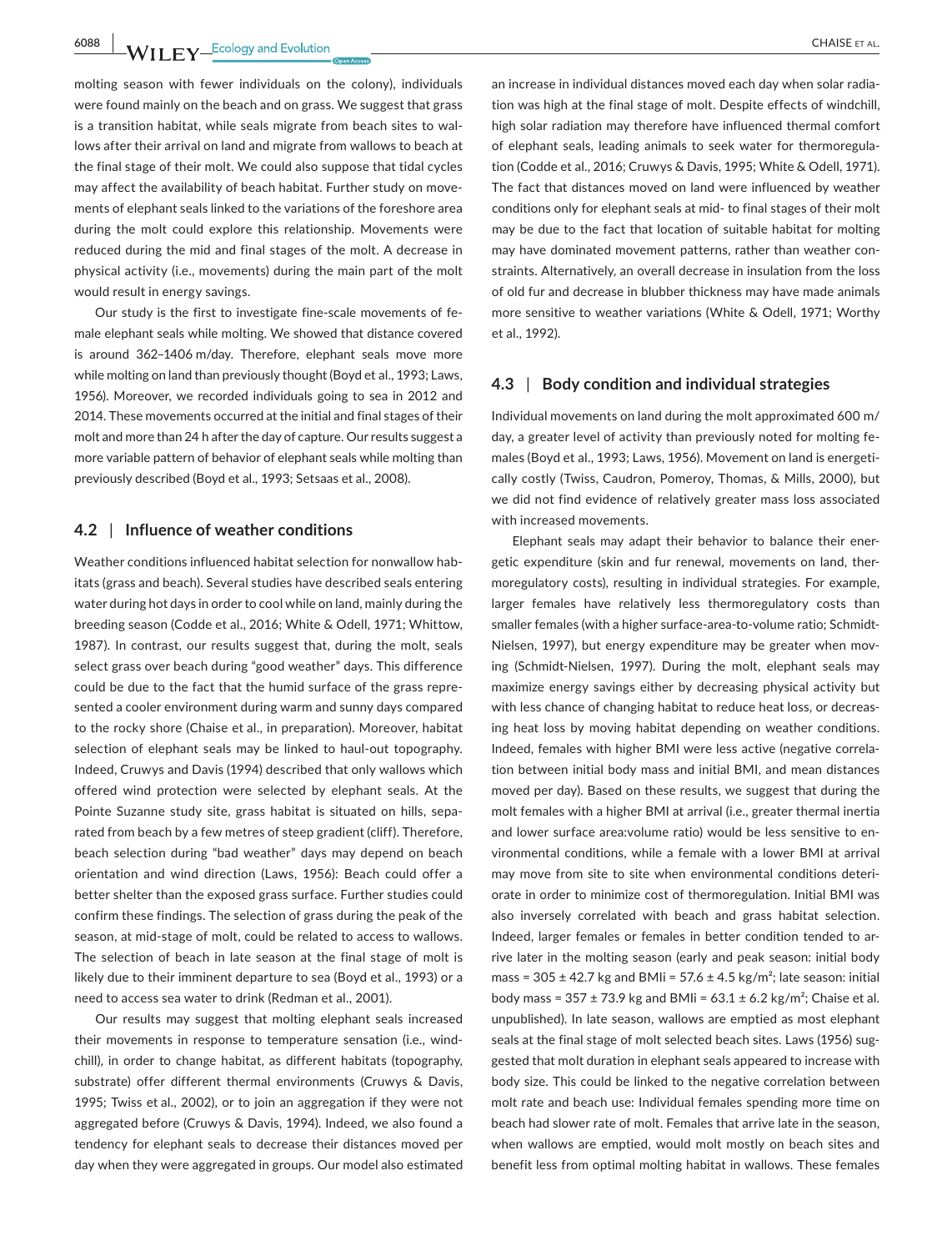**CHAISE** ET AL. **6089**<br>**Ecology** and Evolution **CHAISE** ET AL. **6089** 

would hence show an increase in molting duration (showing a slower molting rate), with concomitant higher fasting duration.

In conclusion, movements and habitat use of female elephant seals during their molt appear to show greater variability than previously documented. Aggregative behavior and habitat selection may be linked to energetic constraints faced while molting on land. Further studies that investigate energy expenditure and behavior during the molt may reveal greater detail on individual strategies of female elephant seals during this relatively understudied stage of their lifecycle.

#### **ACKNOWLEDGEMENTS**

The present research project was supported by the Institut Polaire Français Paul-Emile Victor (IPEV program 1037). We thank the Terres Australes et Antarctiques Françaises for logistic support, Christophe Guinet (CEBC CNRS; IPEV program 109) for facilitating fieldwork, Pierre-Yves Henry and Isabelle Hardy (UMR 7179 CNRS/MNHN) for assistance in data treatment, and also Malcolm O'Toole, Pauline Vuarin, and Lucas Delalande for valuable field assistance.

#### **CONFLICT OF INTEREST**

The authors declare that they have no conflict of interest.

#### **AUTHOR CONTRIBUTIONS**

CG, AA, DM, SG, and LC conceived the ideas and designed methodology; CT, SG, LC, and WP collected the data; CT, LC, and IP analyzed the data; LC, CG, DM, AA, and MT led the writing of the manuscript.

## **DATA ACCESSIBILITY**

No database from the manuscript has been made publicly available yet. Data are available upon request.

#### **DATA ARCHIVING**

We intend to archive data from the manuscript in Dryad Digital Repository: <https://doi.org/10.5061/dryad.5ds04gg>

#### **ORCID**

*Laureline L. Chais[e](http://orcid.org/0000-0001-6045-8548)* <http://orcid.org/0000-0001-6045-8548>

#### **REFERENCES**

- Ashwell-Erickson, S., Fay, F. H., Elsner, R., & Wartzok, D. (1986). Metabolic and hormonal correlates of molting and regeneration of pelage in Alaskan harbor and spotted seals (*Phoca vitulina* and *Phoca largha*). *Canadian Journal of Zoology*, *64*(5), 1086–1094. [https://doi.](https://doi.org/10.1139/z86-163) [org/10.1139/z86-163](https://doi.org/10.1139/z86-163)
- Boyd, I. L., & Arnbom, T. (1991). Diving behaviour in relation to water temperature in the southern elephant seal: Foraging implications. *Polar Biology*, *11*(4), 259–266. <https://doi.org/10.1007/BF00238460>
- Boyd, I., Arnbom, T., & Fedak, M. (1993). Water flux, body composition, and metabolic rate during molt in female southern elephant seals (*Mirounga leonina*). *Physiological Zoology*, *66*(1), 43–60. [https://doi.](https://doi.org/10.1086/physzool.66.1.30158286) [org/10.1086/physzool.66.1.30158286](https://doi.org/10.1086/physzool.66.1.30158286)
- Carlini, A. R., Marquez, M. E. I., Daneri, G. A., & Poljak, S. (1999). Mass changes during their annual cycle in females of southern elephant seals at King George Island. *Polar Biology*, *21*(4), 234–239. [https://doi.](https://doi.org/10.1007/s003000050358) [org/10.1007/s003000050358](https://doi.org/10.1007/s003000050358)
- Chaise, L. L., Krellenstein, A., Gallon, S. L., Paterson, W. D., McCafferty, D. J., Théry, M., … Gilbert, C. (in preparation). Huddling behaviour and social thermoregulation of moulting female southern elephant seals (*Mirounga leonina*).
- Chaise, L. L., Paterson, W., Laske, T. G., Gallon, S. L., McCafferty, D. J., Thery, M., … Gilbert, C. (2017). Implantation of subcutaneous heart rate data loggers in southern elephant seals (*Mirounga leonina*). *Polar Biology*, *40*(11), 2307–2312. [https://doi.org/10.1007/](https://doi.org/10.1007/s00300-017-2144-x) [s00300-017-2144-x](https://doi.org/10.1007/s00300-017-2144-x)
- Chapuis, J. L., Frenot, Y., & Lebouvier, M. (2004). Recovery of native plant communities after eradication of rabbits from the subantarctic Kerguelen Islands, and influence of climate change. *Biological Conservation*, *117*(2), 167–179. [https://doi.org/10.1016/](https://doi.org/10.1016/S0006-3207(03)00290-8) [S0006-3207\(03\)00290-8](https://doi.org/10.1016/S0006-3207(03)00290-8)
- Codde, S. A., Allen, S. G., Houser, D. S., & Crocker, D. E. (2016). Effects of environmental variables on surface temperature of breeding adult female northern elephant seals, *Mirounga angustirostris*, and pups. *Journal of Thermal Biology*, *61*, 98–105. [https://doi.org/10.1016/j.](https://doi.org/10.1016/j.jtherbio.2016.09.001) itherbio.2016.09.001
- Crocker, D. E., Williams, J. D., Costa, D. P., & Le Boeuf, B. J. (2001). Maternal traits and reproductive effort in northern elephant seals. *Ecology*, *82*(12), 3541–3555. <https://doi.org/10.2307/2680171>
- Cruwys, E., & Davis, P. B. (1994). Moulting southern elephant seals, *Mirounga leonina* (L.) and local weather conditions, on Livingston Island, South Shetland Islands. *Polish Polar Research*, *15*, 135–146.
- Cruwys, E., & Davis, P. B. (1995). The effect of local weather conditions on the behaviour of moulting southern elephant seals, *Mirounga leonina* (L). *Polar Record*, *31*(179), 427–430. [https://doi.org/10.1017/](https://doi.org/10.1017/S003224740002742X) [S003224740002742X](https://doi.org/10.1017/S003224740002742X)
- Davis, R. W., Fuiman, L. A., Williams, T. M., & Le Boeuf, B. J. (2001). Three-dimensional movements and swimming activity of northern elephant seal. *Comparative Biochemistry and Physiology*, *129*(4), 759– 770. <https://doi.org/10.1098/rsbl.2009.0719>
- Feltz, E. T., & Fay, F. H. (1966). Thermal requirements in vitro of epidermal cells from seals. *Cryobiology*, *3*(3), 261–265. [https://doi.org/10.1016/](https://doi.org/10.1016/S0011-2240(66)80020-2) [S0011-2240\(66\)80020-2](https://doi.org/10.1016/S0011-2240(66)80020-2)
- Gilbert, C., McCafferty, D., Le Maho, Y., Martrette, J. M., Giroud, S., Blanc, S., & Ancel, A. (2010). One for all and all for one: The energetic benefits of huddling in endotherms. *Biological Reviews*, *85*(3), 545–569. <https://doi.org/10.1111/j.1469-185X.2009.00115.x>
- Grellier, K., Thompson, P. M., & Corpe, H. M. (1996). The effect of weather conditions on harbour seal (*Phoca vitulina*) haulout behaviour in the Moray Firth, northeast Scotland. *Canadian Journal of Zoology*, *74*(10), 1806–1811. <https://doi.org/10.1139/z96-201>
- Guinet, C., Roux, J. P., Bonnet, M., & Mison, V. (1998). Effect of body size, body mass, and body condition on reproduction of female South African fur seals (*Arctocephalus pusillus*) in Namibia. *Revue Canadienne de Zoologie*, *76*(8), 1418–1424. [https://doi.org/10.1139/](https://doi.org/10.1139/z98-082) [z98-082](https://doi.org/10.1139/z98-082)
- Heath, M. E., McGinnis, S. M., & Alcorn, D. (1976). Comparative thermoregulation of suckling and weaned pups of the northern elephant seal, *Mirounga angustirostris*. *Comparative Biochemistry and Physiology Part A: Physiology*, *57*(2), 203–206. [https://doi.](https://doi.org/10.1016/0300-9629(77)90456-X) [org/10.1016/0300-9629\(77\)90456-X](https://doi.org/10.1016/0300-9629(77)90456-X)
- Hind, A. T., & Gurney, W. S. C. (1998). Are there thermoregulatory constraints on the timing of pupping for harbour seals? *Canadian*